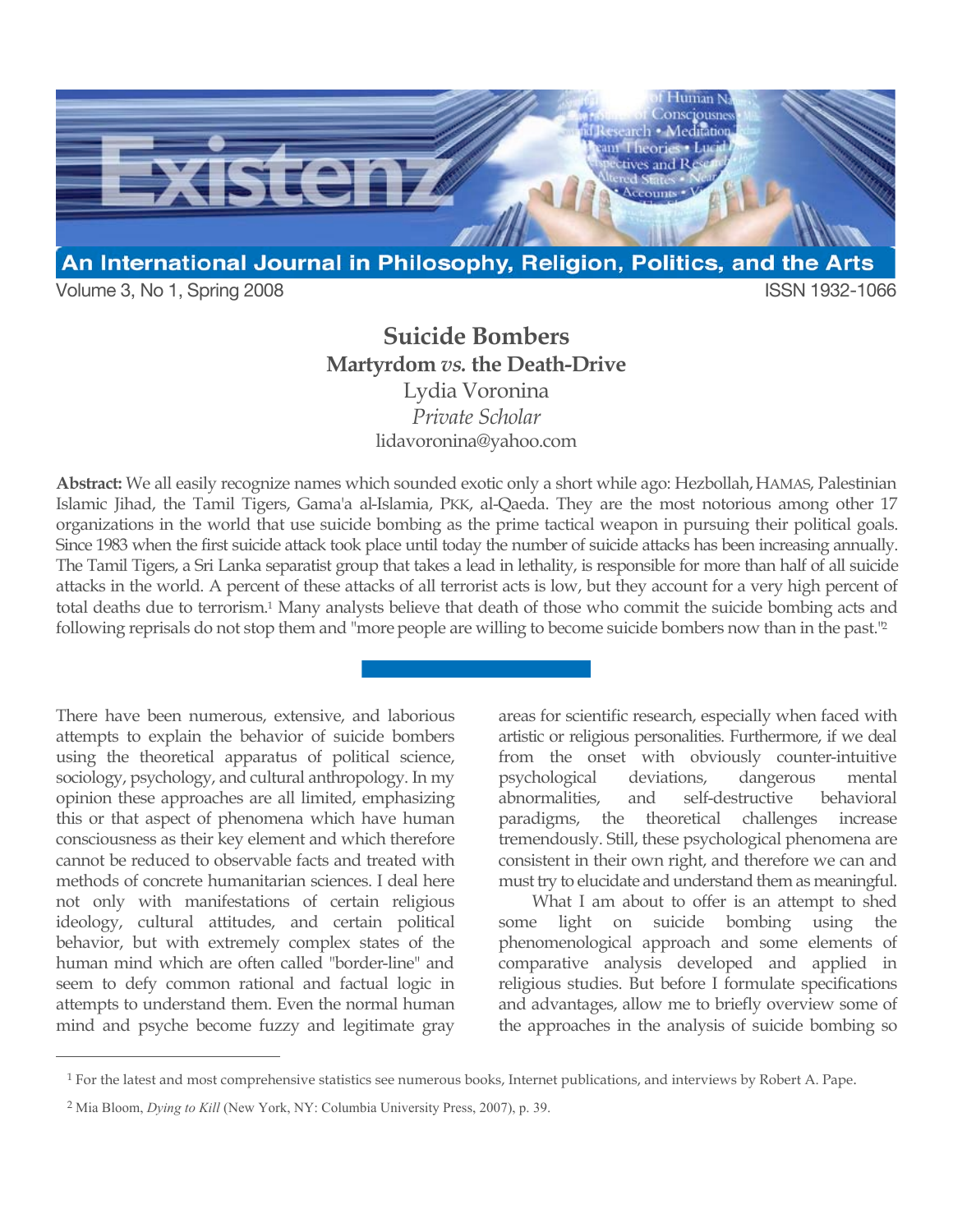that we can better appreciate the capacity and uniqueness of a phenomenological undertaking.

## **Explaining Suicide Bombers' Behavior— Approaches and Limitations**

*Economic, historical, and sociological explanations,* formulated soon after recent suicide attacks, interpreted actions of terrorists in terms of external variables or root causes. Among those were past exploitation, present oppression, poor living conditions, limited economic opportunities, lack of education, political alienation, social marginalization, cultural isolation, tight social restrictions typical of traditional Muslim communities or loose social involvement observed in new homes of Muslim immigrants in European countries, etc. But all these factors could also lead to emigration, attempts to get educations, change a social status, or to participation in reformist activity, domestic conflicts, attempts to topple the ruling figure—but not to suicide terrorist activity. Obviously they could be necessary factors, but not sufficient. Besides, many of suicide bombers came from the well-off middle class, highly educated, and successfully integrated families living in the West.

*Psychological and psychoanalytical explanations* operate with a set of internal variables—inner predispositions and motivations, deprived psychological types, selfaffirmation through mutual denial, frustration over a dull unfulfilled life, grief over the loss of relatives and following revenge, lost selves, shared humiliation, mental outbursts, anxiety, or a pathological need to have enemies, etc.<sup>3</sup> A majority of psychologists view suicide terrorists along the same lines as they view lonely and lost individuals, though none of them demonstrate characteristics consistent with a suicidal condition and act alone based entirely on his/her personal reading of the problems they are trying to solve. Just the opposite can be the case when they belong to a group whose members of fully aware of what they are, strongly determined, and act with a clear understanding of their purpose.

*Political explanations*—the most comprehensive has been offered by Robert Pape. <sup>4</sup> who emphasizes the fact that religious fanaticism is not the foundation for

 $\overline{a}$ 

suicide terrorist practices. According to political explanations, suicide bombing is an international coercive strategy aimed at pressuring a superior political power to make political or land concessions. In military terms it can be characterized as an asymmetric warfare conducted by small groups of non-state actors against a big state or a number of states. Terrorists consciously and rationally perfect their weapons and came up with an idea of human bomb which has been successful in obtaining demands from governments committing what they perceive as injustice towards them. But this analysis for the most part ignores the role of Islam in this process, its unique characteristics as a religion, historical practices, Islamist political ideology, and the early indoctrination of Arab youth in refugee camps, all of which seriously contributes to the development of this lethal weapon. Also, certain characteristics of the terrorist mentality must be spelled out because they are not just subjective factors which are irrelevant in the analysis of the content of a certain political strategy, but factors which contribute to the formation of very objective behaviors.

*Anthropological explanations* in the analysis of suicide bombing, in my opinion, come closer to the level of sophistication of the phenomena under investigation because they proceed from a particular culture, operate with a complex of different factors historical, social, religious, and perceptual, and present facts in a non-judgmental manner, which is extremely difficult considering the violent nature of the events we are trying to explain. Surprisingly, such different experts as anthropologist Talal Asad,<sup>5</sup> and senior counterinsurgency adviser to the Multi-National Forces in Iraq, David Kilcullen,<sup>6</sup> both take similar approaches when talking about the right methodology in the analysis of terrorism and suicide bombing. Instead of using the "abstract or cross-cultural definitions of religion," Talal Asad advises us to look at religion as a "social and historical fact, which has legal dimensions, domestic dimensions, political and economic dimensions."7 David Kilcullen also notes that "since the new threats are not state-based, the basis of our

<sup>3</sup> See for example the above-mentioned book by Mia Bloom, *Dying to Kill*, or, Anver Falk, *Fratricide in the Holy Land* (Madison: University of Wisconsin Press, 2004).

<sup>4</sup> See Mia Bloom or Anver Falk, cited above.

<sup>5</sup> Talal Asad, *On Suicide Bombing* (New York, NY: Columbia University Press, 2007).

 $6$  David J. Kilcullen, "New Paradigms for  $21<sup>st</sup>$  Century Conflict," in *Countering the Terrorist Mentality, eJouralUSA*, electronic journal of US Department of State, May 2007.

<sup>7</sup> Interview for *AsiaSource*, December 2007.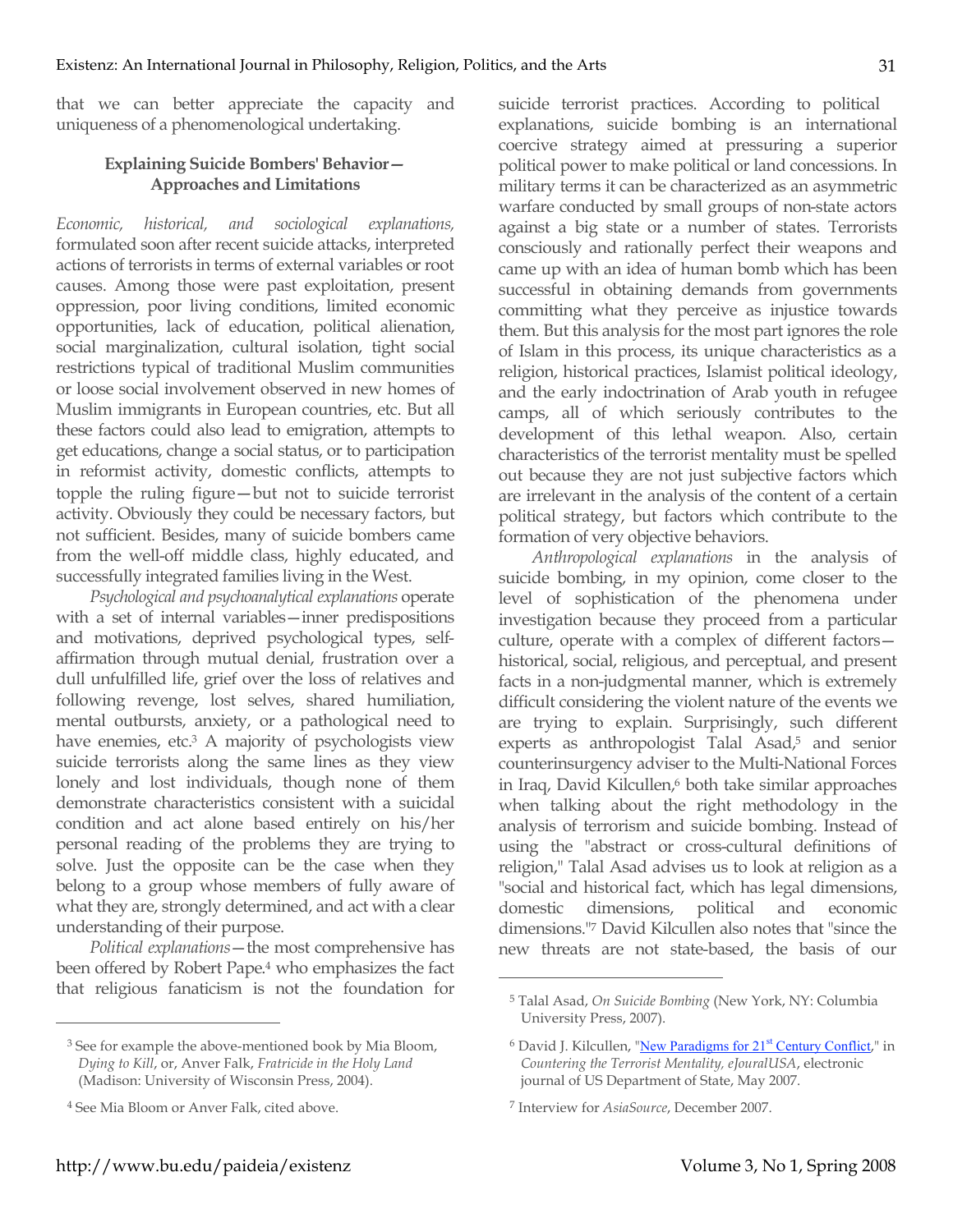approach should not be international relations (the study of how nation-states interact in elite state-based frameworks) but anthropology—the study of social roles, groups, social status, institutions, and relations within human population groups, in non-elite, nonstate-based frameworks."8

Cultural anthropology, however, might view the use of violence and violent behavior as intrinsic features of any social order whether it is ancient or modern, industrially developed or backward, ours or theirs. Violence is used for the formation of social order and touches practically all the aspects of human life which are tightly interwoven at the initial states of human civilization; at the more advanced stages, it becomes a prerogative of religious or political elites and is used as a means to maintain or defend a particular social order and values. Talal Asad, in his book *On Suicide Bombing*, states that both isolated suicide bombers and well-organized modern states turn to violence to secure the wellbeing of their actual or potential communities.

Can we differentiate between these two kinds of violence? Can violence be just and unjust and can it be grounded religiously, habitually, politically, or legally? Can religious pronouncements, decrees and past religious practices provide justification for violent actions in the present? To answer these questions, the anthropological perspective is not very useful since cultural relativism views the use of violence, suicides, and sacrificial behavior as matters of cultural perception and sensitivity. In other words, we tend to judge something as wrong and unjust simply because we, looking from the inside of our own culture, see it in this way.

It appears that there is no way out of the vicious circle of cultural relativism apart from the application of a different kind of reflection. This alternative approach, I contend, is the phenomenological one, which allows a researcher to be both inside and outside a particular culture, experience, or political position. The phenomenological approach does not consider suicide bombers' actions as social facts, political statements, or religious events. These actions are performed by a certain kind of people with certain states of mind. These states of mind cannot be completely determined by and described in terms of a given religion or culture. Two sets of factors participate in their constitution: (a) internal—various acts of consciousness, and (b) external—cultural habits, religious ideas, or political moods. The phenomenological approach moves closer to consciousness, though not as empty (there is no such thing) but as filled with meanings; it makes a move to "things themselves" as they are given to consciousness. By suspending the validity of an actual religious faith, cult, or behavior, the phenomenological *epochē* permits consciousness to present these phenomena as meanings and to analyze the elements that participate in their constitution.

For example, a phenomenologist does not need to believe in the Christian Trinity in order to understand what this faith involves; he does not need to be a part of sacrificial festivities in Islam in order to understand what they are needed for. And yet he is *in* the experience he is trying to understand from within though he is not affected by it since its validity is neutralized through the bracketing procedure of analysis. The difference is similar to that between live bacteria causing disease and a dead one in a vaccine securing staying healthy. In this sense you can say that if you understand the meaning of something you have an experience of this something, i.e. you are affected by it, but at the same time you are immune against its potential destructive capacity. Observing states of mind from such a position, the phenomenologist turns his/her attention to more elementary concepts that are familiar and presupposed in a given experience, for example, in religious faith. One can find these concepts present in many different religions and cultures. Therefore, it is in the logic of the phenomenological approach to look into other religious and cultural traditions to present more clearly the meanings we want to discover.

In the present case, faced with the task of understanding human bombs, the cultural environment in the Middle East, and the *Jihad* in radical Islamist ideologies, we have to search for the meaning of death specified in such acts as suicide, martyrdom, and sacrifice. It should also be mentioned that death couldn't be accessed by the human senses or mind in any other way, but only in terms of the meaning of death, as both Jaspers and Heidegger contend. That is why phenomenology is not only highly appropriate in the analysis of suicide bombing, but is the only methodology that can help us to understand this phenomenon.

<sup>8</sup> David J. Kilcullen, op.cit.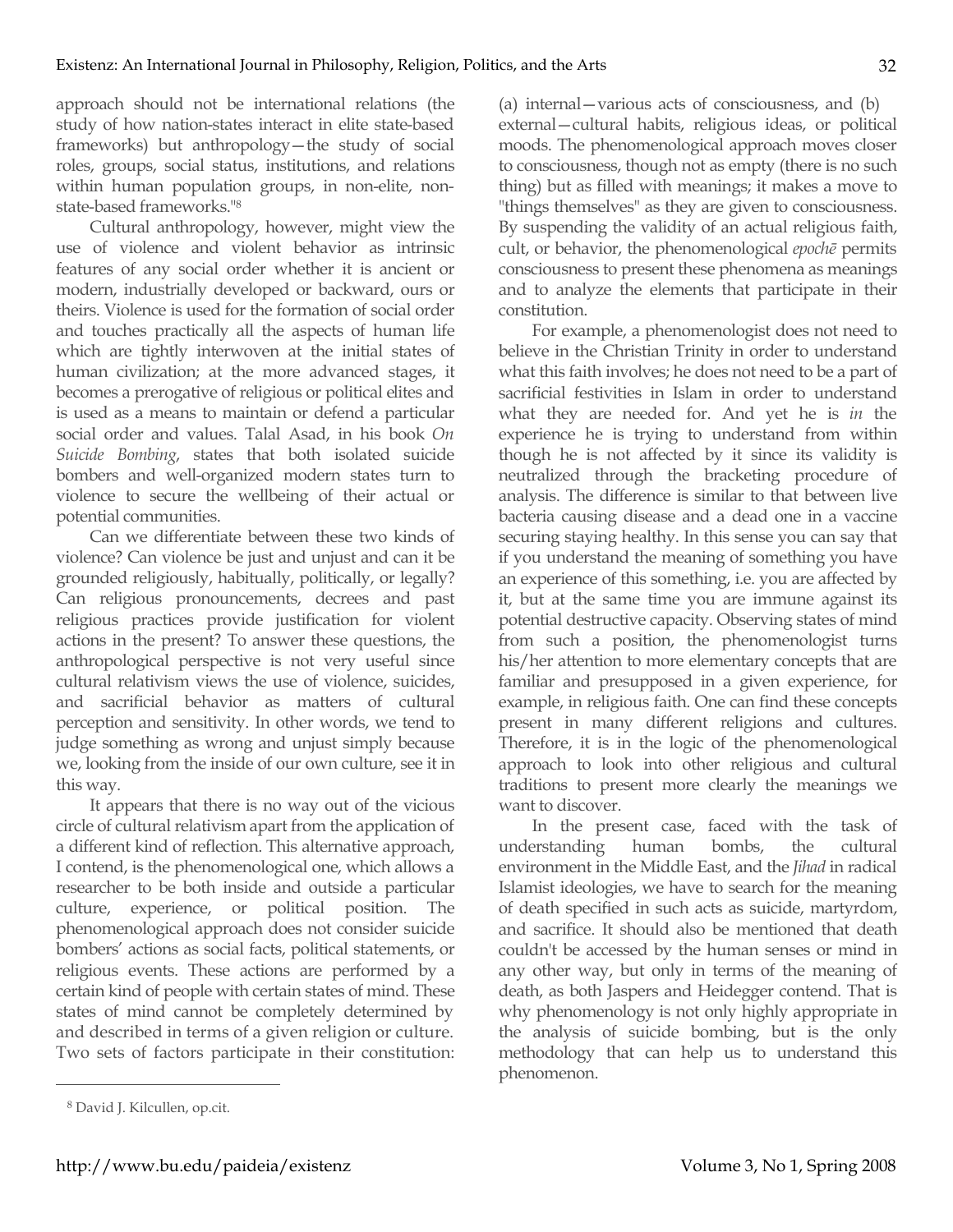### **Explicating the Meaning of Suicide, Martyrdom, and Sacrifice—A Phenomenological Approach**

A suicide terrorist complex, viewed phenomenologically, is a state of mind that can be traced in human behavior in different cultures. But only if we take a more radical reflective position toward ourselves and see our beliefs in juxtaposition with the other religious traditions we can grasp the specifics in each. We can endlessly argue about how drastically different Christianity, Judaism and Islam are on the issues of sacrifice and death, but once we see them in the context of other religious perspectives, say, those of Buddhists or Shintoists, the differences between these three Abrahamic religions are diminished significantly.

#### *Islam*

According to practically all sources and all authoritative interpreters, there is only one sentence in Koran which can be interpreted as banning suicide, but in fact it is not quite clear what it exactly forbids when it states "do not kill themselves" and many read it as "do not kill each other."9 There is a forbidding suicide statement by Prophet: "whoever commits suicide with a piece of iron, he will be punished with the same piece of iron in the Hell."10 But Islamic spiritual authorities inspire Moslem believers to commit *jihad*, viz., a self-sacrificial struggle for the success of the Islamic cause which can be fulfilled in four ways: (a) with faith in his heart; (b) by preaching or proselytizing with his tongue; (c) by good deeds with his hands; and (d) by confronting unbelievers or enemies with the sword. According to Bernard Lewis, however, the majority of classical theologians and jurists interpret this in a military sense because *Jihad* is central to the Muslim perception of a world divided between *dar al-Islam* (abode of Islam) and *dar al-harb* (abode of war).11 *Jihad* is needed to perfect the first and to extend the second. The aim of *jihad* is clear – to establish God's rule on earth by compelling non-Muslims to embrace Islam. In Islamic practice one who is killed in *Jihad* becomes a martyr who is entitled to have a special place in Paradise and even be rewarded with virgins. *Jihad* received a special

 $\overline{a}$ 

treatment in the *Hadith* which further develops its content in the direction of military actions, viz., the holy war against unbelievers. The Assassin radical sect's founder, Hasan al-Sabbah, promised its members paradise if they died in the course of their mission.12 All peaceful interpretations of *Jihad* are found in the earlier verses of the Koran when Mohammed and his followers were a small group ready to make compromises. Once Mohammed's followers became stronger, they advocated violent *Jihad* more actively and these verses became more authentic, according to the principle of abrogation, viz., that the Koran's later verses are more authoritative than the earlier ones.13 Thus aggression and fighting were initially forbidden; later it became permissible (Koran 2:19) and subsequently obligatory (Koran 9:5). The "verse of sword" thus abrogated, canceled, and replaced the 124 verses which call for tolerance, compassion, and peace.

The most influential Islamist ideologues, Abu Mawdudi, Sayyid Qutb, and Hasan al-Banna, put *Jihad* at the center of their teachings. The most recent Palestinian Jihadist, Abdullah Yusuf Azzam (1941- 1989), claimed that "violent revolution through *Jihad* against both secular governments in majority of Muslim states and against the West is necessary and that Jihadists and terrorists themselves are invincible."14 Azzam was the major influence for Osama bin Laden and his second in command, Ayman al-Zawahini, who pronounced *Jihad* against both an internal enemy (Arab infidel regimes) and external enemies in areas which are not controlled by Moslems on the basis that "Islamic law states that the Islamic faith is more important than life, honor, and property." Such slogans as "Europe is the cancer, Islam is the answer" and "Islam will dominate the world" are to become a reality through suicide bombing which is a "legitimate technique" to carry out these intentions. Mawdudi, Banna, and Qutb also developed Ibn Taymiya's ideas of *Jihad* (Islamic scholar of 13th –14th century) and warned against reemergence of *Jahilia*, the pre-Islamic state of ignorance, fighting, and barbarism, and anarchy.

<sup>9</sup> Koran, Verse 4:29

<sup>10</sup> Hadith Bukhari: 2:445

<sup>11</sup> Bernard Lewis, *The Political Language of Islam*, (Chicago: University of Chicago Press, 1988), p. 72.

<sup>12</sup> See Bernard Lewis, *Assassasins: A Radical Sect in Islam*, (New York, NY: Basic Books, 2003).

<sup>13</sup> David Bukay, "Peace or Jihad? Abrogation in Islam," in *Middle East Quarterly*, Fall, 2007.

<sup>14</sup> David Bukay, "The Religious Foundation of Suicide Bombing, Islamist Ideology," in *Middle East Quarterly*, Fall 2006.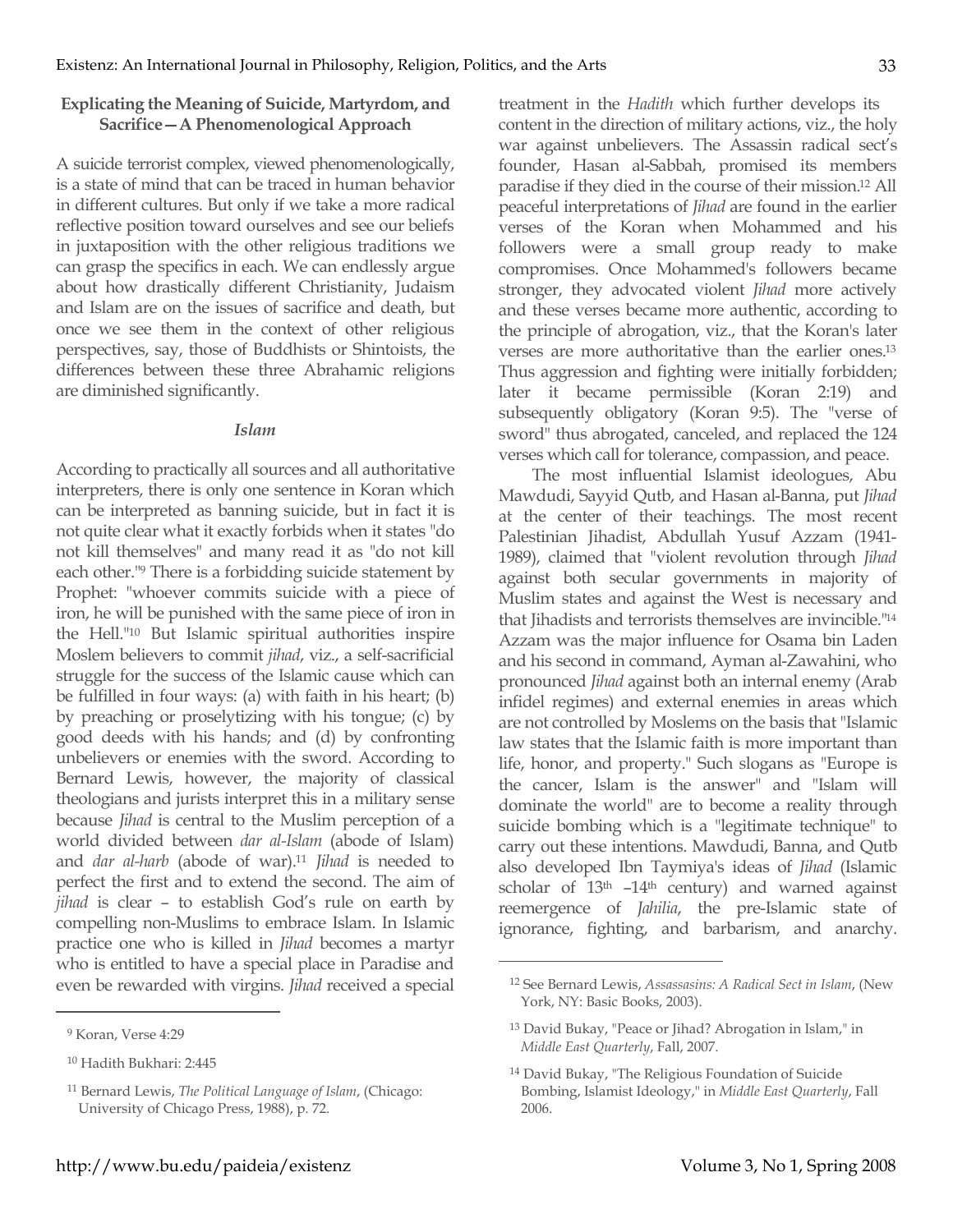HAMAS in its 1987 charter adopted the suicide bombing ideology and practice against Israel. Two of the highest authorities in Islam law, Sheikh Sa'id al-Tantavi, head of Cairo's Al-Azhar University, and Sheikh Muhammad bin Abdallah al Sabil, a member of the Saudi Council of Islamist Clerics, decried suicide attacks on the basis that Islamic law forbids killing civilians, suicide, and protects Jews and Christians as the people of the Book; but if they are outside the Islamic country they can be killed in the name of Jihad. The most radical Jihadist mind belongs to Sheikh Yusuf al-Qaradawi who with the Koran in hand justifies suicide bombing, acts of terrorism, and the murder of civilians, making *Jihad* for the sake of God totally legitimate religiously.

Mohammed M. Hafez, a visiting professor in the Department of Political Science at the University of Missouri in Kansas City, writes that the Islamist ideology took a new spin following the war in Iraq.15 The government shaped on the principles of secularism and nationalism, with Shia representatives portrayed by the Jihadists as a plot led by crusaders and Zionists. Secularism divides the world into religious and nonreligious spheres and the true Muslims must reject it as violation of God's commands. Nationalism, by stressing identity based on common language and geographic borders, opposes the real unity of Muslims in a global community without borders.

# *Judaism and Christianity*

While suicide, as the attempt to interfere in one's destiny determined by Allah, is banned in Koran, sacrifice, including sacrificial death in Jihad, is legitimate and appears always to be valid since the Moslem faith must be constantly advanced or defended. On the other hand, in Judaism and Christianity a martyr is a person who sacrifices his life, suffers torture, and would be rather killed than to renounce his or her belief.

In what follows, I will refer to the data collected by Grigory Chartishvili in his two-volume study on the problem of suicide.16 This is a comprehensive work dedicated to different understanding of suicide in different cultures, major religions, philosophy, psychology and literature. It is a very handy source reference offering information on a touchy subject and I find it extremely useful to trace suicide themes through history, cross cultures, by way of interdisciplinary methodology.

In Judaism suicide is banned, but in the Old Testament there are a number of cases (seven) where suicides are justified, mostly as a means to avoid shame or disgrace of being enslaved, as echoed in the Masada fortress and later in Jewish communities under the threat of forced conversion to Christianity, and most recently in the fate of Treblinka Jews for whom suicide was the act of liberation from inhumane treatment. The famous case of Samson is more complex because he is glorified as hero for the way he slew Philistines by way of his death. Still another aspect of the meaning of suicide can be found in the story of Abimelech, who killed his seventy brothers to become king. Later in a battle a woman threw a fragment of millstone at him and injured his head. At once he asked a young man to slay him with a sword for he did not want to die from a woman's hand. But at the same time it was the way God punished him for his wickedness.

The Talmud allows a Jew to kill himself if "he is otherwise to become an idolater, murderer, or adulterer" (*WS* 65). In post-Talmudic times, suicide is qualified as the one of the worst crimes for the same reason as it was condemned later in Islam, namely, the rejection of God's judgment and disregard to the future life. Though these kinds of crimes were not for humans to judge, since they were beyond human capacity to understand, only the heavenly office was in position to consider these cases. An attempt to commit suicide was punished with lashing. If a person succeeded in his act he was not denied burial rites though they were performed in an abridged manner, and relatives were pitied but not the one who died from his own hand.

In the New Testament there is only one suicide the notorious suicide of Judas, who is strongly condemned not as a self-murderer but as a traitor. But the most challenging case of suicide was that of Christ himself. If one holds as true that Jesus took death upon himself willingly, being fully conscious of his mission on Earth, serious questions arise with regard to the nature of God. The early Christian martyrs followed their master's way by reenacting their Lord's passions and suffering on the cross, and many died by being inspired by Christ's painful death.

<sup>15</sup> Mohammed M. Hafez, *Suicide Bombers in Iraq: The Strategy and Ideology of Martyrdom*, (US Institute of Peace Press: 2007).

<sup>16</sup> Grigory Chartishvili, *The Writer and Suicide*, (Moscow: Zakharov, 2006). [Henceforth cited as *WS*.]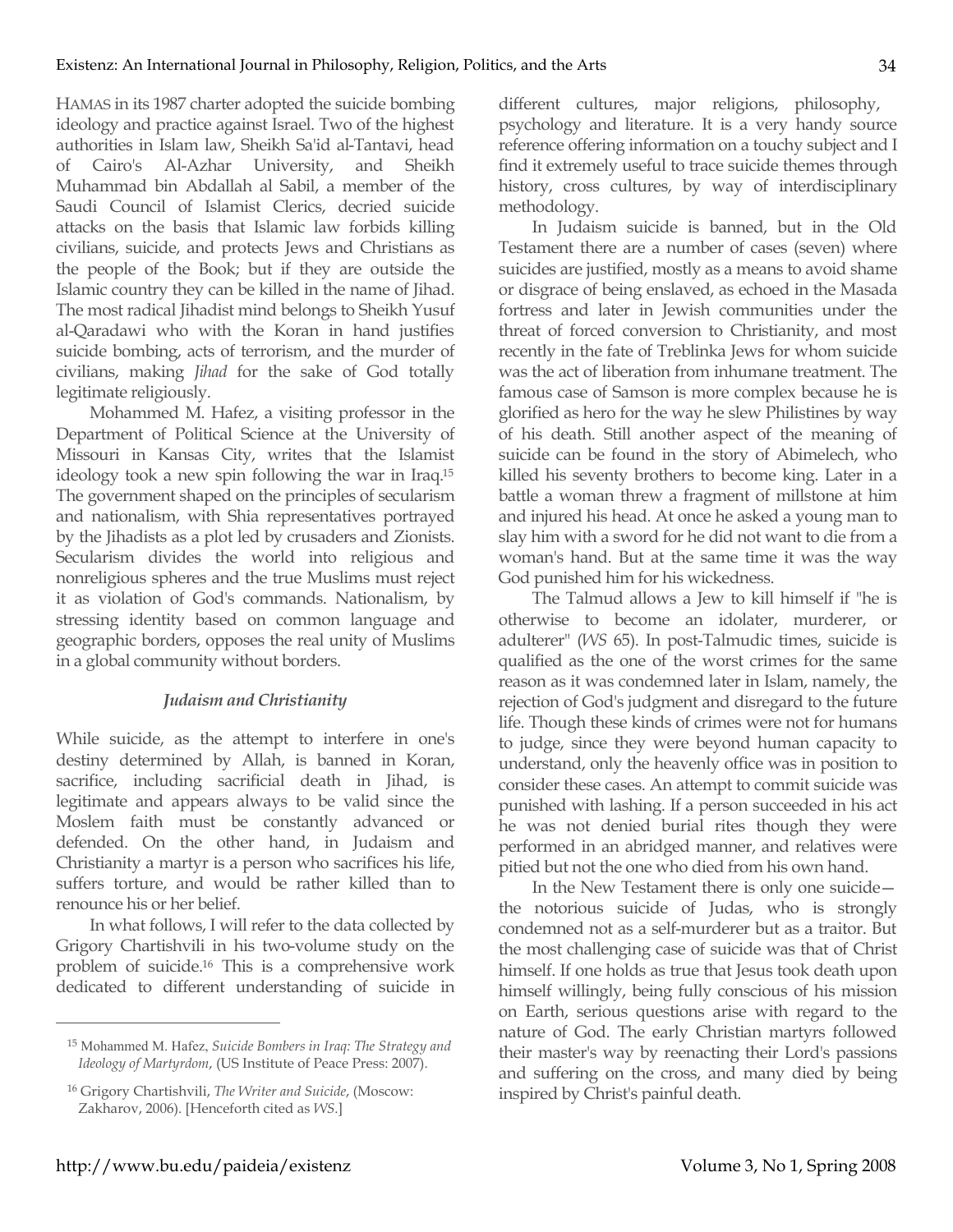Nevertheless, suicide is considered a great sin in Christianity, since one who commits such a sinister action threatens God's full control over life and death. Suicides were feared as being inspired by Devil. The hearts of those who had committed suicide were sometimes pierced with a wooden stick, as in the case of alleged vampires, and they were denied proper burial procedures and rites. Augustine wrote that suicide was "a worse sin than a murder, for there is no one left to repent" (*WS* 59). Thomas Aquinas viewed suicide as a triple crime against God who gives a gift of life, against social laws; and against human instincts of self-preservation. A criminal legal provision against suicide was lifted from British law only in 1961 (*WS* 59).

On the other hand, there are Christian martyrs who gave their life for their faith, Crusaders, and thousands of Old Believers, who preferred to burn themselves rather than deal in any way with the government (perceived as a Devil's tool), sometimes on a very routine matter, such as answering standard demographic questions on census form. But it is important to keep in mind that most of these acts of suicide have been committed without the intention of hurting or inflicting damage on others. When these acts did have such an intention to fight for the sake of the faith, this did not imply an intention to die on the side of performers themselves. Crusaders were ready to die for the cause, but death itself came as a by-product of their activity and as an occupational hazard. They did not use their death as weapon.

However, the idea of God holding the ultimate knowledge of life and death, the supreme control over life and death, and as a consequence the prohibition of suicide seems to be common ground between all the Abrahamic religions. This principle becomes even clearer if one juxtaposes ideas associated with life and death in these religions with the views of some Eastern spiritual traditions. For our purposes, then, it makes sense to briefly look at the Buddhist and Zen ideas of death and suicide

## **Sacrifice and Suicide in Abrahamic and Non-Abrahamic Religions—Major Differences**

Buddhism attempts to transcend the difference between life and death. It claims that both life and death are states that, being reflected on, can generate the expansion of consciousness. They become relative states of consciousness in the process of approaching advanced stages of enlightenment. For those who mastered expansion of consciousness life does not have a supreme value and death does not carry a tragic element. That is why a suicide is permissible if an adept has reached a considerably advanced stage of his awakening and, in his opinion, there is nothing else which could be a condition for further enlightenment or bring him further knowledge necessary to maintain his presence in the fullness of consciousness. Though there could be situations when a suicide is welcome for "it moves a person ahead on the chain of reincarnations and can even break it" (WS 93). Buddhist monks, who become politically active trying to stand up against oppressive policies of government in many Buddhist countries, whether long ago or in recent history, provide telling examples of these attempts at self-transcendence.

Indeed, most Eastern religions see no sense in suicide since they hold to the truth of the idea of reincarnation. In Hinduism, Brahmans were allowed to commit suicide at a considerably old age and if they had at least one son. He will be born again and his action will be taken in consideration. In Taoism a sage is immune to death because he already knows the whole, which embraces nature and heaven. Immortality consists of natural change of seasons. Consequently, for a sage to be immortal includes his death.

A Japanese version of Buddhism, Zen, is "tougher, more severe, and dismal teaching" (*WS* 78), partly because it contrasted itself against the indigenous Japanese religion, Shinto, which "worships all forms of life and is totally oblivious to the reality of death" (*WS* 78). Samurais have adopted and even developed the Zen teaching proceeding from their own experience of constant improvement of killing techniques, preparedness for defense, and perpetual fighting. The best worrier is one who is not afraid to die. The most certain death is the one by one's own hand because in a battle there still is a chance for survival. Therefore, the best kind of death is suicide. A very elaborate and complex code of suicide was worked out to make it difficult for Samurais to conduct a proper suicide, which was indeed genuine and answer to its spiritual purpose. Can we call this act suicide? When a person gives up life, not as a burden or a source of pain, not because he wants to finish suffering and put an end to destruction of both physical and mental condition for the activity of the Self, but because he has developed a state of mind which does not need life to live and does not need death to die, what do we have as regards the meaning of suicide? Can one call Samurais victims of their own beliefs? Or can we call their actions sacrifice based on their own principles?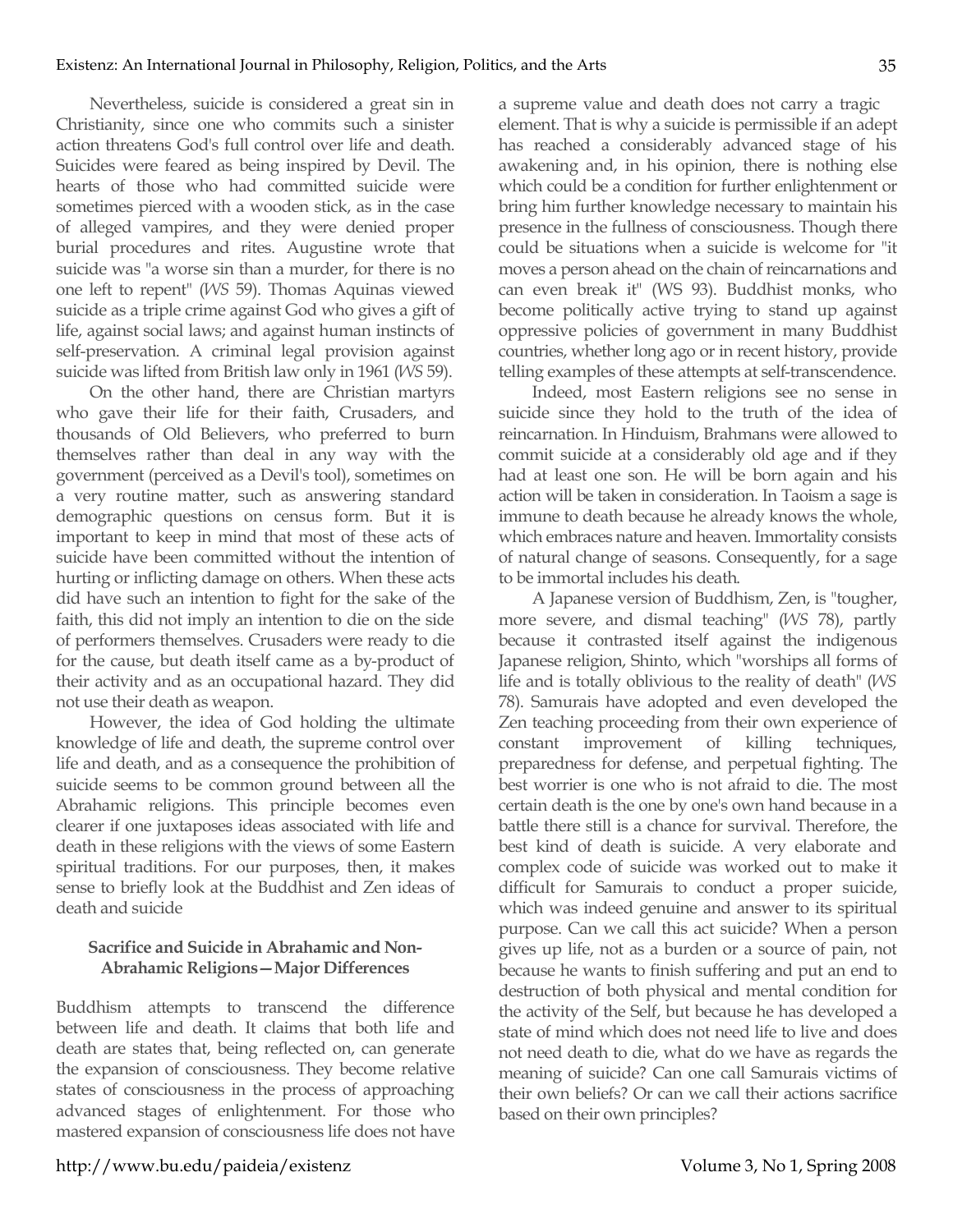In this regard, Kamikazes deserve special consideration in the context of the analysis of suicide terrorist behavior. The practice was widely used by the Japanese military starting in 1944 out of humiliation and as revenge over loosing war. It is well documented and reflected in many books and movies. But for our purposes the most interesting is not Kamikaze motivation, which was clearly nationalist and needed no religious justification. We need to consider later reflections since these reflections demonstrate how perceptions of death and attitudes toward suicide are deeply rooted in Japanese culture.

A story of young Japanese soldiers who willingly sacrificed their bodies to fight an enemy has been highly poeticized and mythologized. The Kamikaze warrior was compared with Sakura, a cherry tree flower in blossom.17 Cherry trees have beautiful flowers, perfect ones, flowers with no fruit; this flower in full bloom stays open a few days and then with a wind blow falls on the ground in its peak beauty with no sign of withering. In essence, the Kamikaze worrier perceives this when he performs his act and this is how he makes sure that he will stay in people's memory as forever young, strong, and tender. He becomes immortal. This is how all three notions (death, suicide, and sacrifice) are linked in perfect aesthetic unity.

The total opposite is the case in the Abrahamic religions, where God is a powerful and controlling figure who loves and protects his creation. In other words, God loves humans but punishes them when they go beyond divinely established limits. Life and death are in God's hands, not in the hands of humans. Death in the Eastern spiritual tradition is not a forbidden fruit. An individual can claim his right to die and "consume" the knowledge death is loaded with (a near-death condition, living in the presence of death, contemplating the meaning of death, etc.) once it illuminates him and offers a path leading to the experience of the sublime, bliss, harmony, and eternal beauty. It is not surprising that Japan is among countries where suicide rate is the highest.

# **Clarification of Terminology**

Now we are in a position to further clarify the major terms that are in operation while thinking about suicide terrorism. The common expression "suicide bomber" is misleading though it reflects our perception of actions of people who want to die with the intention to kill. Mentally they are in the state of mind similar to that of a person who is about to commit a suicide. But in most cases a suicide bomber is not suicidal. He or she is perfectly stable and fully conscious of the end of the act, which is not to kill oneself, but to kill others. Thus the suicide bomber manifests characteristics consistent with rather healthy mental states: deep social concern, engagement with the right cause of action, determination, focus, etc. The fact that they give up their lives for the sake of a great cause does not make them socially or religiously ostracized for their weakness and the violation of God's law. Rather, it makes them heroes in the eyes of their communities and martyrs in terms of their ideology. They are Jihadists (those who struggle) and use their lives and bodies as smart lethal weapons. Killing one's self is a means, a tool to fulfill trans-subjective goals. That is why it is better to call them "human bombs" rather than "bombers." The Russian language differentiates between suicides (самоубийцы) and death-marked dealers (смертники). Definitely some religions and cultures are more generous providing justification for such actions; but the content of ideas or social and cultural conditions are not sufficient to explain why certain individuals become suicide bombers. Certain psychological predispositions are required, but not necessarily a psychotic mentality obsessed with death and dying.

The term "martyr" is also misused when applied to the human bomb. We have to make a distinction between its two usages, direct and indirect, literal and metaphorical, religious and ideological or political. The first reflects a believer's involuntary great suffering, pain, and death as a result of persecution for his/her faith or great oppression of those who share this belief. The second stands for a person's voluntary act of death intended to obtain all kinds of outcomes, whether to influence or pressure a political party, kill people, cause suffering, disseminate fear, create material damage, consciously conceived and willingly executed in a planned manner. The first is a manifestation of strong faith; the second is the ideological and military application of faith. Hugh Barlow introduced a new

<sup>17</sup> See, for example, Rikihei Inoguchi, Tadashi Nakajima and Robert Pineau, *Divine Wind*, (London: Hutchinson, 1959).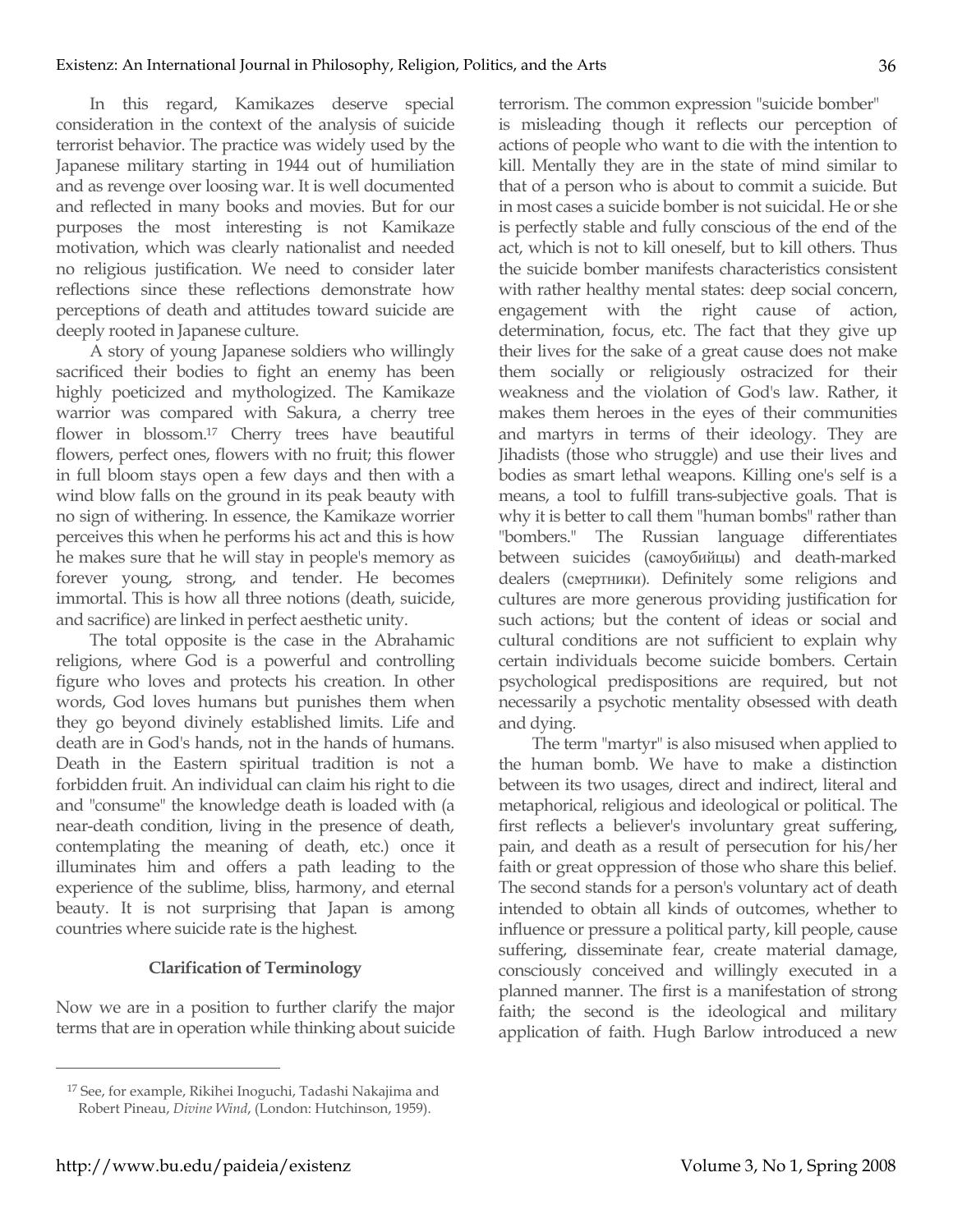term "predatory martyrdom"18 which reflects unique features of the behavior of Islamist martyrs.

The concept of "sacrifice" also needs further clarification in the context of a particular culture. Here again two aspects of sacrifice are to be differentiated: religious and political. A particular religion might and might not include a provision for sacrifice. But a politically charged religious ideology, of which Islam is the best example, relies on, calls for, and glorifies such sacrificial acts. Distinctions must also be drawn between religiously required sacrifice, for example, the sacrificial expiatory death of Christ and its unbloody repetition in the Mass, which brings salvation to humankind, as developed in Christianity and sacrificial acts at war or self-denial behavior which, according to this belief, help a community to survive at difficult times. Can one qualify the behavior of suicide bombers as sacrificial—if they act as though they have a win-win scenario in their mind? In fact, their sacrifice is laden with gains. For themselves they secure their place in Paradise and in historical memory of their people; for their families they often provide financial means and respect of the entire community; and for their communities they forge the next step for the glorious future of Islam. Death appears to be more like a smart investment rather than a sacrifice.

On the other hand, one who commits a politically motivated sacrifice might at the very moment of the detonation of explosives feel authentic religious elation caused by a successful execution of God's will and one's own destiny. It is not a relief associated with liberation from unbearable pain, burden, suffering, or disgrace; neither is it the soldier's pride of feeling good for the job well done. It may be difficult to assess if such person acts as a religious believer or political pragmatic. Or at this highest point, face to face with God, can we really dissociate one from the other?

# **Does Death Attract Humans? Suicide-Wish—A Symptom of A Profound State of Mind Facing the Transcendental? Are there Positive Elements in Death-Drive or Death-Obsession?**

So far we have been dealing mostly with the content side of the states of mind of suicide bombers, i.e., with

what religious and ideological doctrines as well as cultural habits offer as motives or justification for such acts. But it is obvious that all these ideas and provisions can work only if they are seeded into the right soil. The human mind should be receptive in a certain way to take them in, brew them in a certain way, and shape a certain behavioral outcome. In common language the formulation of this problem would sound something like "Are suicide bombers crazy?" But there are more formal and scientifically sound ways to put it. Has a suicide bomber's mind been victimized by powerful illusions? Are those who sacrifice their bodies to the great cause so naive that they cannot differentiate between facts and metaphors? Are suicide bombers psychotics whose minds are fixated on the reality of death, which appears to be a quick fix for everything by a single blow? Are self-sacrificial states of mind infected with death-obsession? Is there a terrorist complex or a suicide bomber complex treatable by way of psychoanalytical techniques or using methods of cognitive psychology? A professional therapist, psychoanalyst, or neurobiologist might be able to answer these questions. I can view them here from the perspective of a phenomenologist who attempts to understand them in a wider cultural or spiritual context, i.e., to address the meaning of suicide, the meaning of sacrifice, the meaning of martyrdom.

Jaspers' approach in the analysis of suicide is similar. The sciences of psychiatry and sociology can offer explanations to suicidal behavior because they treat it as a result of a particular cause, i.e., as a disease, or as statistical data. In this case, suicide is how police and relatives see it, and it can be logical. In the second instance, however, we cannot explain it; we can only to try to understand it because suicide always remains something unclear, a mystery, a limit situation for a human soul facing the abyss, the sphere of the transcendental, and the realm of absolute freedom. Following this path, a human being can develop an existential profile, gain his/her authentic being, and taste real freedom. In other words, contemplations of the meaning of suicide can bring a person something positive.

What about other death-laden situations? In most cases we are inclined to think about any idea which carries a death seed as troubling, be it a noble wish to save humankind fighting for the just cause of democracy, an unjust cause of *Jihad*, or a selfish desire to escape unbearable psychological pain. But when we try to understand from within a suicide or readiness to

<sup>18</sup> Hugh Barlow, *Dead for Good*, (Boulder, CO: Paradigm Publishers, 2006).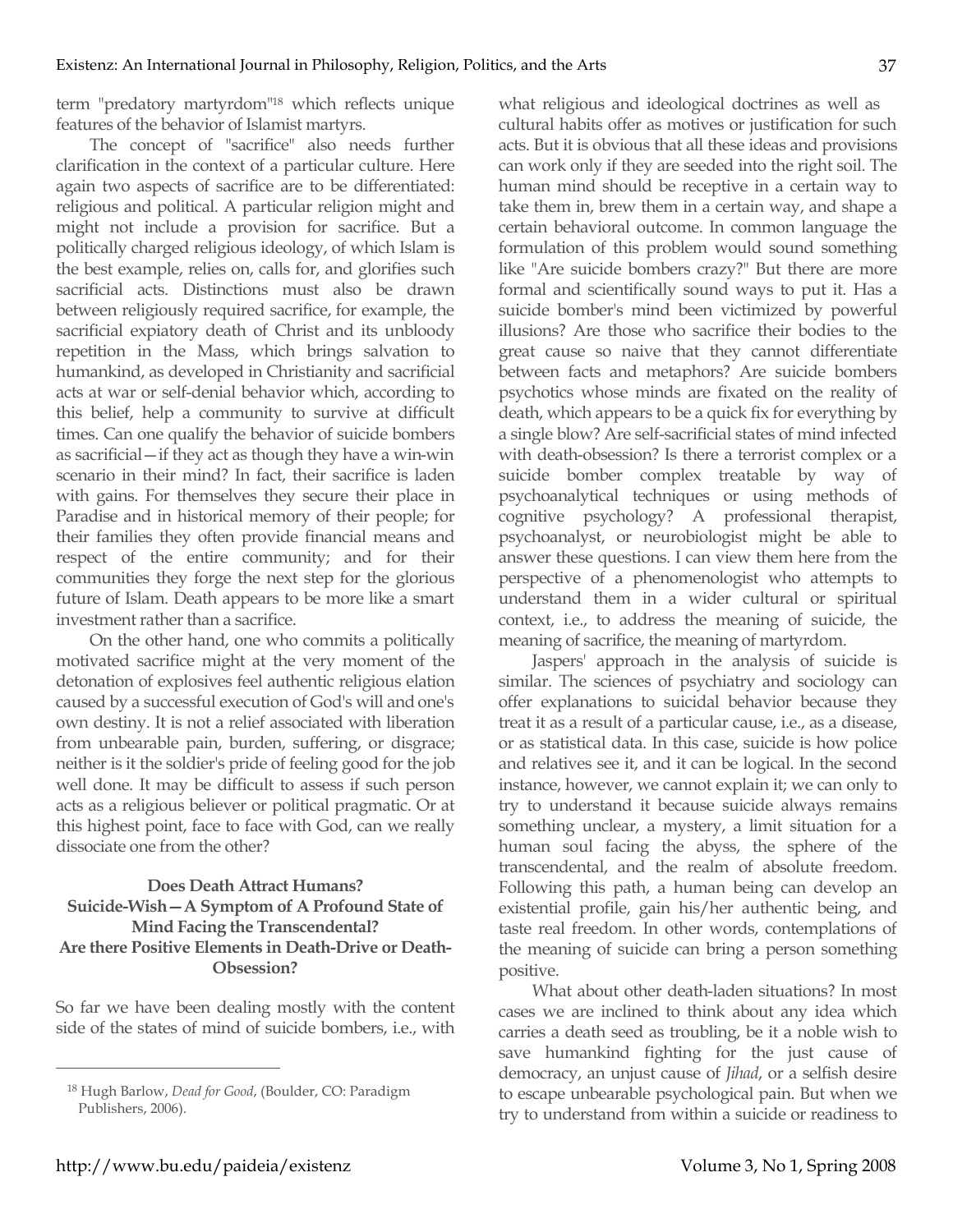die, not to explain it as a fact by finding its cause, such situations do not look like totally negative and destructive acts of the human psyche. We have seen how one's decision to fight the right cause all the way to death can mobilize the human mind. We have seen how Jihadists became extremely focused and determined after their decision to die for their cause. We have seen how strong the inner integration of suicide bombers was. One can argue that such cases are the result of massive brainwashing. Or one can treat them as acting under the influence of a psycho-drug, Amok-driven and moving like zombies. One can argue that the proximity of death does not activate their will toward the transcendental, but just the opposite, makes it dysfunctional, so that they can be used as means to reach the goal of disseminating fear among the population of democracies and forcing governments to make concessions.

Yes, one can argue in this way. But I am trying to make a point that psychologically near-death experiences can be an integrating force for the Self. Somehow experiencing proximity to death empowers the human mind. It could cure neuroses, fears, frustrations, and anxieties; it could even tame a blind anger. History provides many examples of this, beginning with Christianity for which the near presence of Apocalypses was crucial, especially during the early periods of its formation, up to existentialism for which awareness of death was a tool to engage human reflective potentials, to shape the authentic Self under the advance of mass culture, totalitarian ideologies, and technological one-dimensional ways of thinking. If there are obstacles on the way of a more profound understanding of the near-death experience, whether tradition, religious norms, or cultural habits, which do not allow people to become more aware of their death, to enjoy more degrees of freedom, to take more responsibility for their actions and be accountable for them before their own conscience, then such obstacles need to be discussed and analyzed.

As mentioned above, however, it is not clear whether near-death experiences, gaining selfawareness in proximity of death, or taking death into one's own hands, are valid or illusionary states of mind which can be solutions to the problems one faces inside or outside oneself. But we can question the foundational status of any faith or any ideology. Any faith or ideology can be an illusionary state of mind based on an arbitrary set of presuppositions or, say, a misfit value system. No matter how we answer these questions we can analyze and can learn from all states of consciousness, whether illusionary and wrong, or adequate and right. We desperately need to learn from the experience of those who willingly subject themselves to the direct exposure of their own death. After all, it is not only Jihadists, but modern biologists who make people think more and more about the human capacity to control life and death. If God makes concessions and grants his true followers the right to manipulate their own lives for his own sake, if the radical Islamist ideology is developing even faster, and if God, pushed by modern biology, is loosing his grip on human life and death, in short, if the further secularization of the human mind is increasing at an uncontrollable rate, human beings must take seriously the task of securing a rational basis for the right to live or die for themselves. Yes, people have to exercise these rights with tremendous care and understanding; they also have to train and perfect their reason to deal with all the new demands of situations involving decisions over life and death. The comprehensive secularization of the human mind which manifests itself in the emancipation of death from God's domain presupposes that the human mind becomes more mature and more responsible and can handle its functioning under the influence of the most comprehensive freedom. Misuse and abuse of death-drive, seductive ideological illusions, manipulative imposturous faiths, and misapplications of the right to die are real dangers in the contemporary world because they are driven not only by the science-based secularization of the human mind, but by its complete opposite, namely, the further imprisonment of human minds by mass-culture. The first topples down the idols, the second rebuilds them up right away.

A mass-culture factor is not just an adjective used to nuance the contemporary process of secularization of mind in the West. It affected cultural developments in the East as well. Though many Moslem scholars, not necessarily radical anti-Western minded Islamists, have reproached contemporary Western culture, and American in particular, for its materialism, pragmatism, and lack of spirituality, one can make a counterargument that suicide bombers are also the products of mass-production and the pop tendencies in contemporary Moslem culture. The substance and applications might be different, but the mechanisms are the same. Material mass-production brings abundance of cheap and easily available material pop-culture products; spiritual mass-production manufactures